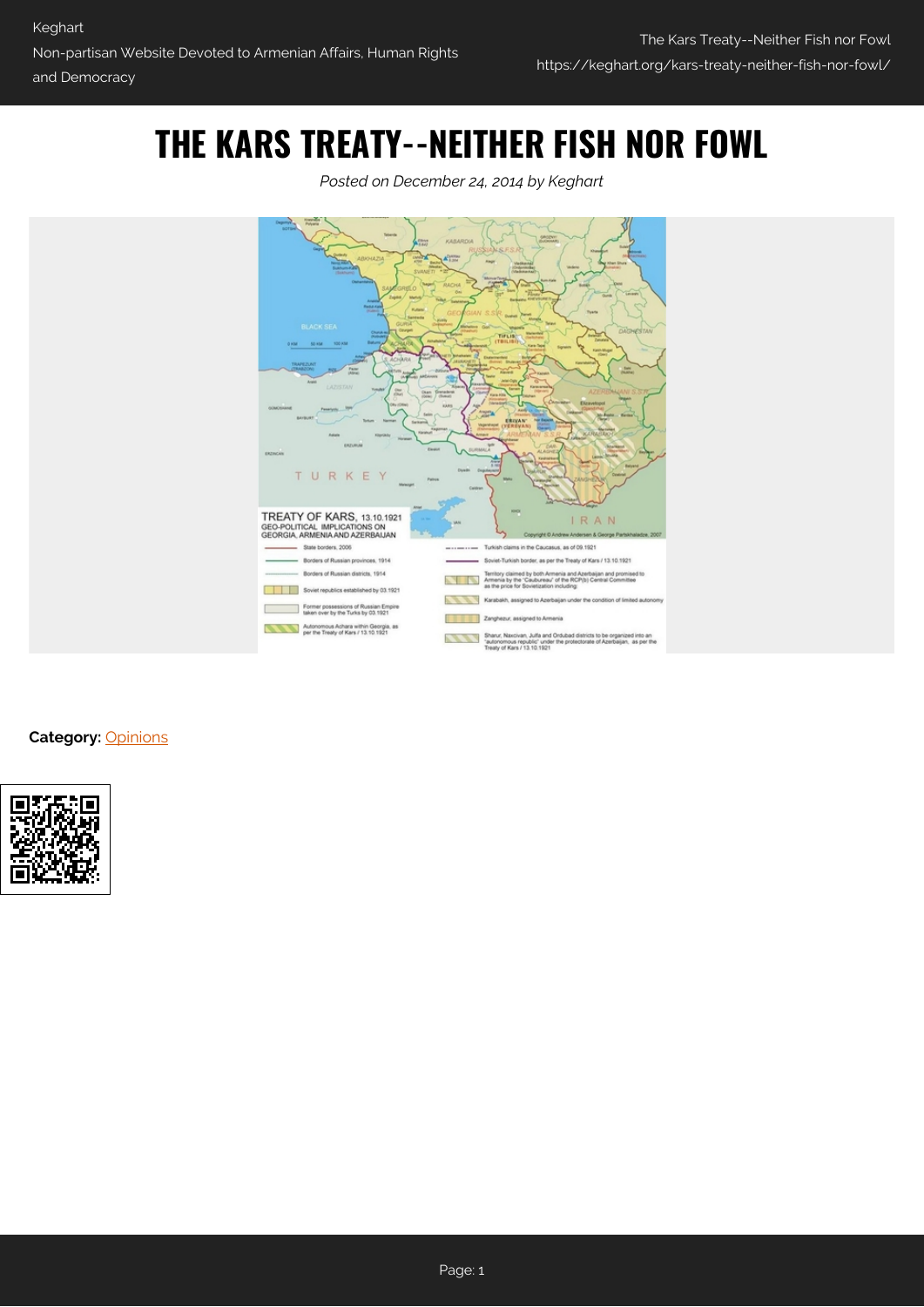Keghart Non-partisan Website Devoted to Armenian Affairs, Human Rights and Democracy

## **NCWA's legal advisory board examines the controversial treaty**

*The Kars Treaty signatories were the Soviet Union, the Armenian, Georgian Soviet Socialist republics and Azerbaijan Soviet Socialist Republic, as well as the Turkish Assembly in Angora (Ankara), prior to the founding of the Republic of Turkey. The treaty is a crucial event in modern Armenian history. It's also controversial and often misunderstood. The legal advisory board of the National Congress of Western Armenians explains the shortcomings of the treaty. --Editor.*

## $\pmb{\times}$

The Treaty of Alexandropol was signed on Dec. 2, 1920 between Turkish revolutionaries (before the declaration of the Republic of Turkey) and the Government of the Republic of Armenia. Article 11 of the treaty declared the Sèvres Treaty "null and void". The territory of the Republic of Armenia was reduced by more than 50%. The treaty was supposed to have been ratified within one month by the parliament of the Republic of Armenia. It was, however, never ratified due to the occupation of the RoA by the armies of the Russian Soviet Federative Socialist Republic (RSFSR). It was eventually replaced by the Kars Treaty as stipulated in Article I of the Kars Treaty.

The Treaty of Kars was signed on Oct. 23, 1921 and ratified in Yerevan on Sept. 11, 1922. While all signatories had the necessary powers to negotiate and sign the treaty, doubts have always been expressed about its validity and applicability for two main reasons: at the time only the RSFSR was a sovereign state in accordance with international law. The three other entities, namely the Armenian Soviet Socialist Republic, the Georgian Soviet Socialist Republic, Azerbaijan Soviet Socialist Republic were not independent sovereign states and recognized as such by international law or the international community (the League of Nations). Furthermore, the Turkish delegation represented the Grand National Assembly of Turkey (GNAT) founded in Ankara on April 23, 1920 and not the government of Turkey. The GNAT declared the Turkish Republic in 1923, two years after the signing the Kars Treaty.

A treaty is valid if all of its provisions are put into effect and implemented. Articles XIII, XIV, XV XVII XVIII and XIX , concerning the relations between the Soviet Republic of Armenia and Turkey, have never been implemented. Signatories cannot pick and choose which provisions of a signed treaty will be implemented and which will not. Hence the reference only to the borders provided for in the treaty and not applying the remaining provisions is not in accordance with international law.

In accordance with Article V the region of Nakhichevan constitutes an autonomous territory under the protection of Azerbaijan and not an integral part of Azerbaijan. All inhabitants of territory that was part of Russia before 1918, and over which the sovereignty of Turkey is affirmed, shall have the opportunity, if they desire to relinquish their Turkish nationality, to leave Turkey freely, taking with